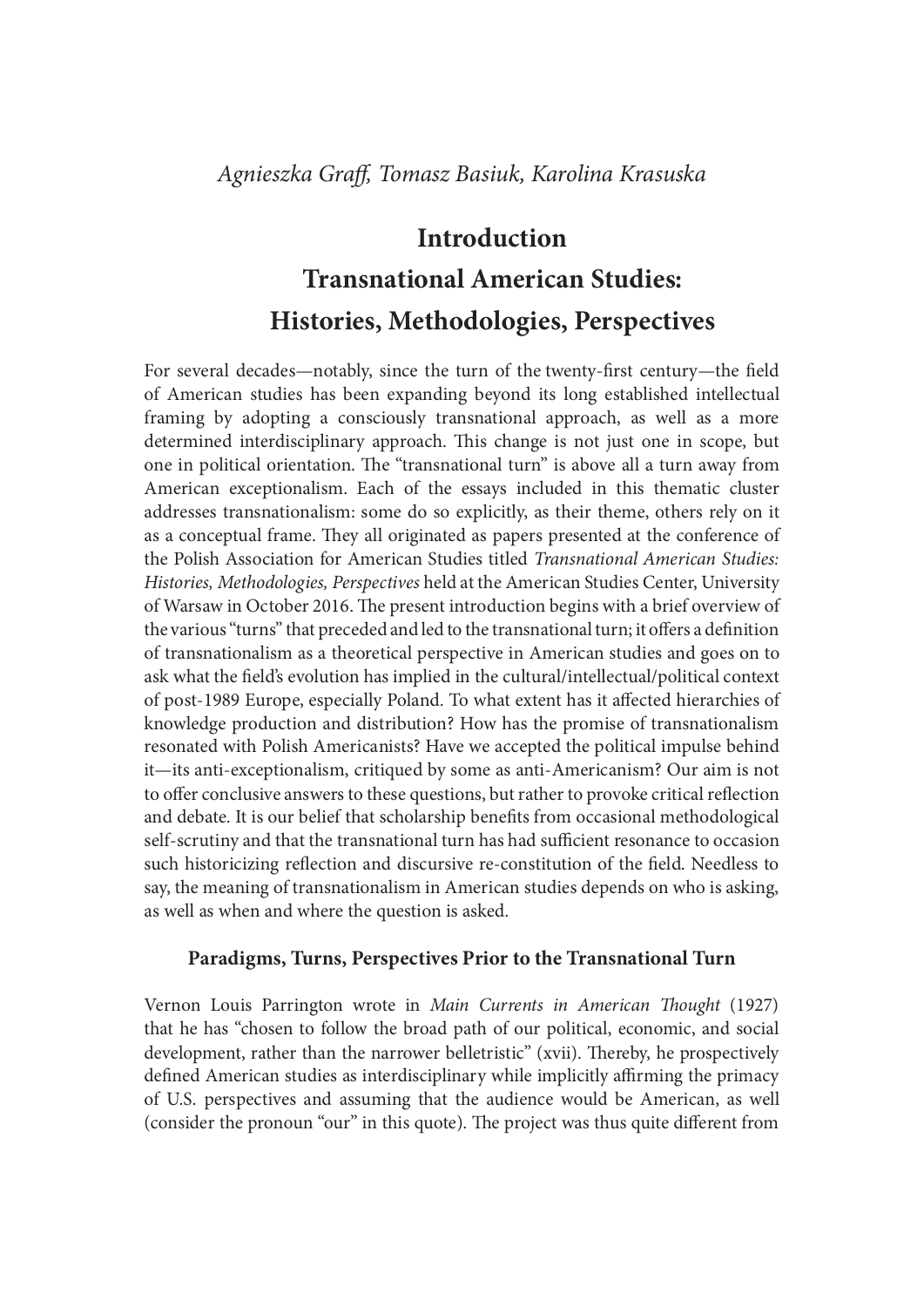José Marti's "Nuestra America" and even opposed to it. The field has since fared particularly well at the crossroads of literature and history, without usually venturing to other disciplines, as evidenced also by the work of the generation of scholars that followed the founders, including the literary scholar F.O. Matthiessen and the historian Perry Miller. History and literature were the unquestioned center of scholarly interest for the myth-and-symbol school, whose founders include Henry Nash Smith, Leo Marx, and John William Ward—their main preoccupation was to capture and define what made American culture special, different, in short—exceptional.

Revisionary positions adopted by Annette Kolodny, Richard Slotkin, and Alan Trachtenberg critiqued the myth-and-symbol style of doing American studies for neglecting minority perspectives for the sake of a unifying national vision, especially as embodied in the frontier myth and the pastoral tradition, and for reiterating the notion of American exceptionalism.<sup>1</sup> With the notable exception of Trachtenberg, these critics remained firmly rooted in literary studies. A shift towards interdisciplinarity began in the 1970s: as sociology and anthropology gradually rose in significance within American studies, the concept of "culture" inherited from literary studies was being displaced by the anthropological understanding of "culture" as a way of life. This change, to a large extent owed to the influence of Raymond Williams, was one in both method and object of scholarly interest: popular culture, media, film, and material culture joined the classics of American literature as "texts" worthy of serious study. It was also an institutional change: literary scholars were now cohabiting the field and exchanging ideas with academics trained in anthropology and sociology, as well as media and film studies.<sup>2</sup> chetnberg, these critics remained frmly rototed in literary studies. A shift towards<br>erdisciplinarity began in the 1970s: as sociology and anthropology gradually rose<br>significance within American studies, the concept of "

Theoretical paradigms (some would say: fads) followed one another rapidly. Structuralism came to American studies in the mid-1970s—thus rather late—giving a "scientific" underpinning to arguments that had heretofore been framed in mythand-symbol terms.<sup>3</sup> As a latecomer, structuralism was soon overshadowed by post-

<sup>1</sup> If Virgin Land by Henry Nash Smith (1950) remains the classic foundational text, then Kolodny's *The Lay of the Land* (1975) appears to us as the single most noteworthy revisionist text from the 1970s. A powerful re-thinking of the pastoral tradition, it also remains remarkably readable and teachable even after nearly half a century. Its significance is also as a classic in American gender studies; Kolodny demonstrated the centrality of gender in shaping U.S. myth/ideology, thus anticipating many later developments at the intersection of American studies and gender and queer studies. Structuralism came to American studies in the mid-1970s—thus rather late—giving<br>
3 "scientific" underpinning to arguments that had heretofore been framed in myth-<br>
and-symbol terms.<sup>3</sup> As a latecome, structuralism was soo

<sup>2</sup> For a self-narrative about Americanization of cultural studies, see: Grossman, Denning, "Culture and the Crisis"; Budd, Entman, Steinman, "The Affirmative Character of U.S. Cultural Studies."Agood mainstream guide to the directions of the constant development of American (cultural) studies is an ongoing project by NYU Press—an ever expanding version of the publication by Burgett, Hendler: http://keywords.nyupress.org/americancultural-studies/.

Western (1975). The book remains remarkably readable today as a perceptive reading of Westerns, despite its dated methodology.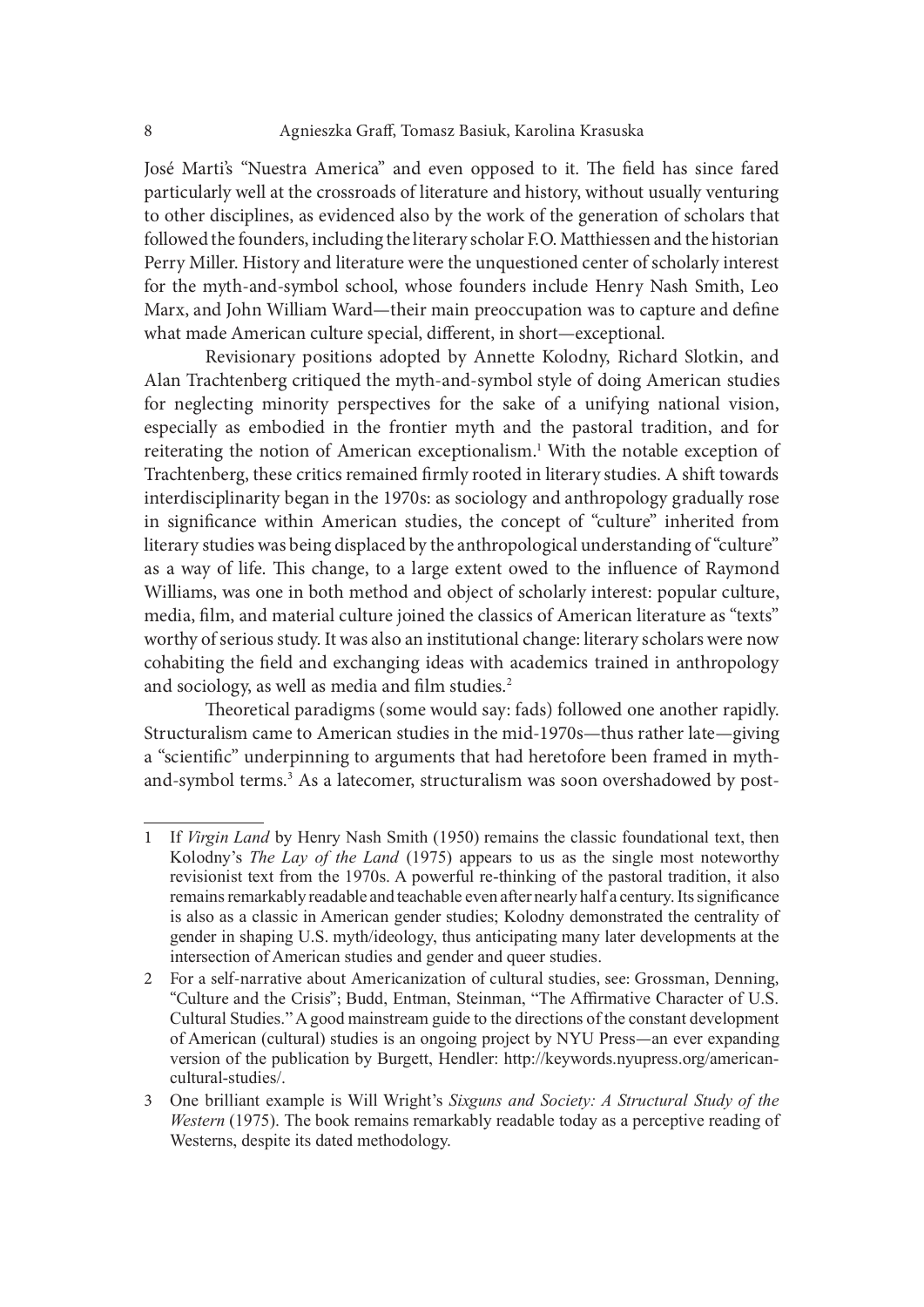structuralism and, by the mid-1980s, the entire "linguistic turn" had been displaced by the "cultural turn," i.e. by approaches drawn from ethnography, socio-anthropology, and various brands of neo-Marxism.<sup>4</sup> Feminism became influential not only as a way of re-reading the tradition but also as a force that redefined it; to re-read the great male authors with gender in mind and to add women authors to the canon was to reconsider the meaning of what has made America "exceptional" and to put this very idea in perspective.<sup>5</sup>

By the late 1980s American studies had fully joined the UK-born international intellectual movement known as cultural studies. "Ideology," "discourse" and "hegemony" were now key conceptual tools; Foucault, Althusser, Hall, and Gramsci became unavoidable points of reference. The business of searching for what makes America different from the rest of the world was giving way to a new pursuit: that of tracing and interpreting the dynamics of power as it manifests itself in U.S. culture. The concept of social construction of identity and a new approach to race (or "race," as some scholars insisted), eventually resulting in critical race studies, were major preoccupations.6 "Transnationalism" had not yet been named as a theoretical perspective, but the various "turns" were already pointing in that direction by questioning the paradigm of a naturalized national identity.

## Defining the "Transnational Turn"

The transnational turn was predicated on a critique of American exceptionalism and a rejection of an imaginary homogeneity of cultural memory that the field had produced. Central to it was a call that scholars acknowledge, on the one hand,

<sup>4</sup> Michael Denning's provocative essay "The Special American Conditions': Marxism and American Studies" (1986), very influential at the time, is perhaps worth mentioning here as both a survey of Marxian approaches to U.S. culture produced up till then, and an important Marxist argument against American exceptionalism (notably, against the idea that there is no class struggle in the United States).

<sup>5</sup> Let us mention two 1980s texts that constitute both feminist classics and fascinating meta-texts of the masculinist bias of what was then American studies: Nina Baym's "Melodramas of Beset Manhood" (1985) and Jane Tomkins' "Sentimental Power: Uncle Tom's Cabin and the Politics of Literary History" (1985).

<sup>6</sup> Emblematic of this stage are two collections: Ideology and Classic American Literature edited by Sacvan Bercovitch and Myra Jehlen (1988) and "Race," Writing, and Difference, edited by Henry Louis Gates (1986). Many of the essays collected in these volumes remain classics of American studies, but they also testify to the intense political engagement that accompanied the mid-1980s preoccupation with discourse, ideology, and the social construction of race. Arguably, the single most in{uential book of the period was Michael Omi and Howard Winant's Racial Formation in the United States (1986). Since then critical race studies has occupied a central position in (transnational) American studies. Another related study, paving the way towards critical whiteness studies, was George Lipsitz's The Possesive Investment in Whiteness (1998).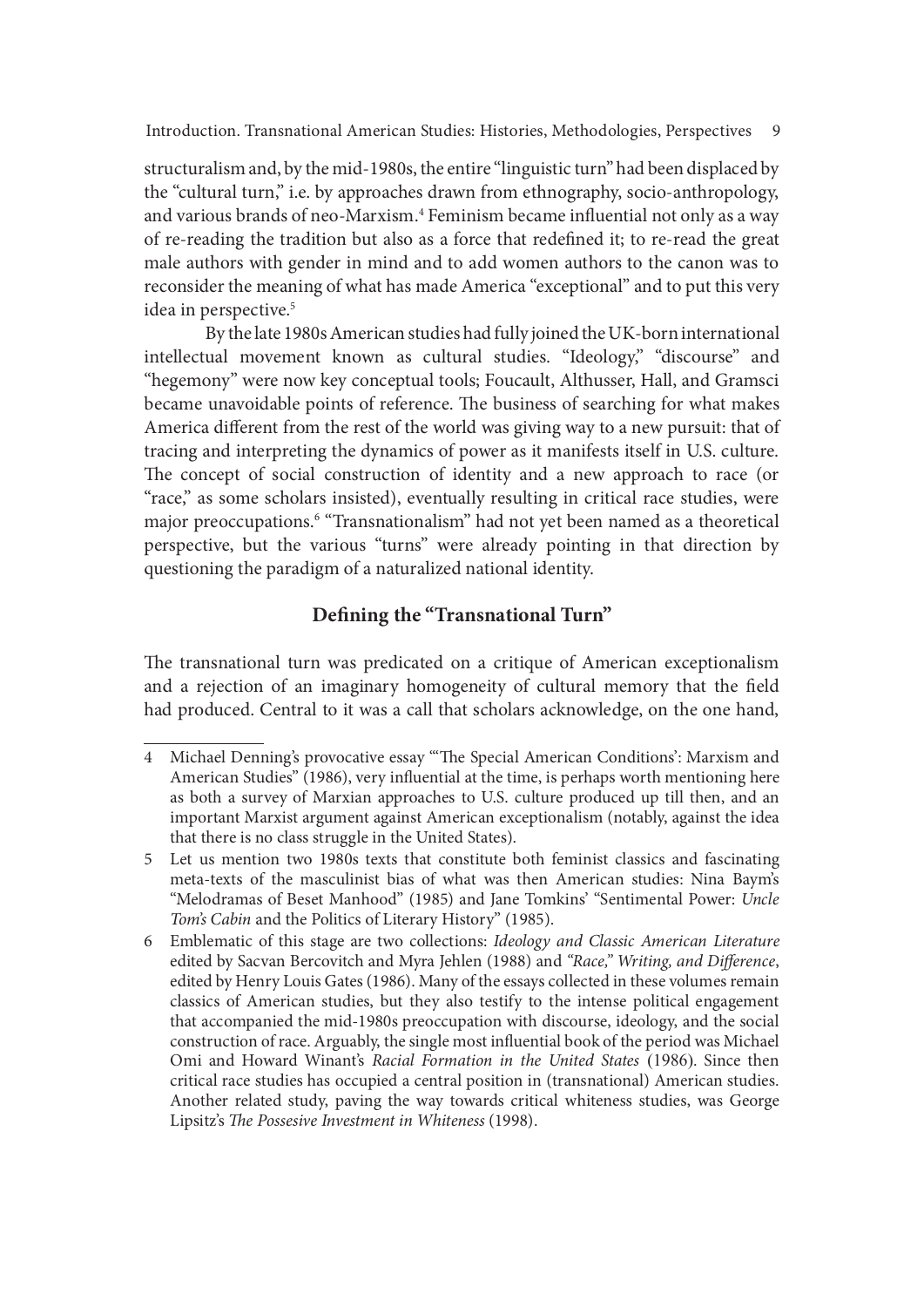the plurality of histories obscured by the term "American" and, on the other hand, the imperial status of the U.S. along with the ways in which exceptionalism served this status and shaped culture. In a useful survey of these developments published in 2012, John Carlos Rowe demonstrates that the shit towards "New" American studies was essentially the result of a critique of American studies as Cold-War area studies. This critique had been brewing for quite a while, as the above overview illustrates. Rowe credits especially the work done in the mid-1980s by Donald Pease and others, who showed "how American Studies participated in Cold War ideology, especially its articulation of an American Exceptionalism" (89). And yet, however far we search for its intellectual roots, that critique led to a paradigm change only when Americanists took note of the relevance of postcolonial theory to U.S. history. The mental map was re-drawn thanks to Paul area studies. This critique had been brewing for quite a while, as the above<br>overview illustrates. Rowe credits especially the work done in the mid-1980s by<br>Donald Pease and others, who showed "how American Studies partici In Rowe's words, Gilroy "fundamentally challenged 'area studies' definitions of Caribbean, African American, and black British communities, directing us both literally and figuratively to the 'Atlantic world' in which transnational flows of people, goods, and cultures moved incessantly and diversely" (101).

Two programmatic texts by leading U.S. Americanists seem worth mentioning here: Amy Kaplan's 1993 essay "'Left Alone with America': The Absence of Empire in the Study of American Culture" and Janice Radway 1998 presidential address to the American Studies Association. Kaplan demonstrated how, from Perry Miller's "errand into the wilderness" onwards, American studies had evaded the fact that the United States is an empire. This blindness, she argued, had been crippling to the field, as the imperial status had an enormous impact on cultural productions.<sup>7</sup> Radway's presidential address raised the question of the exceptionalism inscribed in the field's very name and explored possible alternatives. Reprinted as the opening text in the New Americanists' signature anthology, The Futures of American Studies, the essay is thus introduced by the volume's editors: e's words, Gilroy "fundamentally challenged 'area studies' definitions of and figuratively to the 'Atlantic world' in which transmissional flows of goods, and cultures moved incessantly and diversely" (101). Two programmat and figuratively to the 'Atlantic world' in which transmational flows of goods, and cultures moved incessantly and diversely" (101).<br>Two programmatic texts by leading U.S. Americanists seem worth fing here: Amy Kaplan's 19

the nation-state and questions the reification of the American studies *Americanization*: all these terms have their own intelligibility. By raising the question of the name, Radway challenged practitioners in the field to account for how the unintelligible and unrepresentable can be brought to bear on the field. (Pease and Wiegman 23-24) From the New Americanism and explored possible alternatives. Reprinted as the opening text in the New Americanists' signature anthology, *The Futures of American Studies*, the essay is thus introduced by the volume's edit

The transnational turn, then, grows out of a need to redirect and re-orient scholarly work: away from previously assumed coherence of what used to be called the

Empire in the Making of U.S. Culture (2002). The book shows how U.S. imperialism from "Manifest Destiny" to the "American Century"—shaped American culture.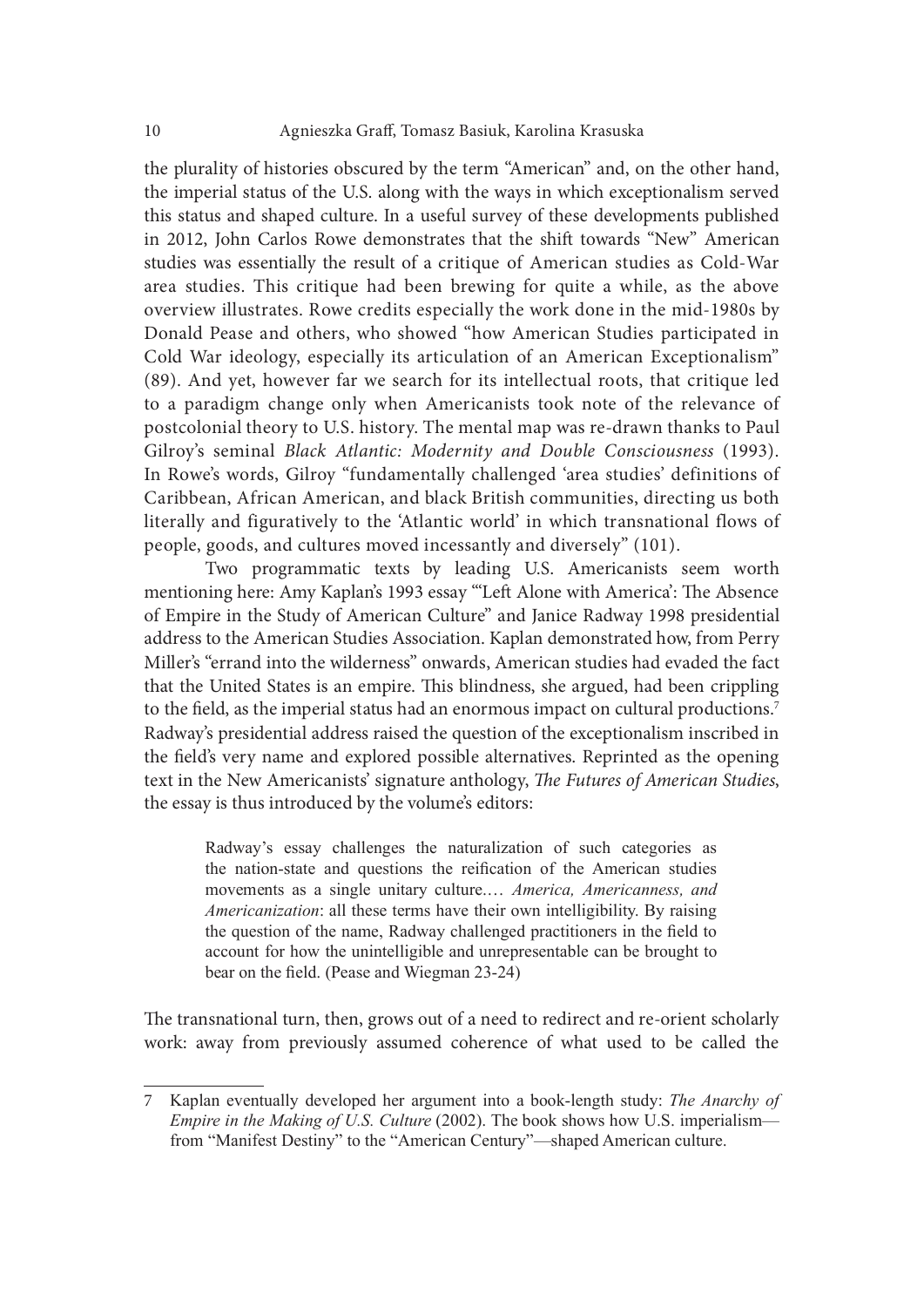"American mind" and away from the complacency brought about by the comforting idea that America is a "stable container of social antagonisms" (Radway 53). The challenge was to truly acknowledge the problems posed by American exceptionalism and imperialism; to confront their consequences for the field of American studies. The very idea of "the common ground" at the heart of liberalism had to be rejected because, to cite Radway again, "the liberal solution to the question of difference has increasingly been made untenable, by the new work on race especially, but also by work on sexuality, ethnicity, gender, and class" (52).

At the heart of the transnational turn is thus an anti-national and anti-liberal political orientation, one that has been celebrated by many on the left while it has also been critiqued as anti-American.<sup>8</sup> The movement's valorization of academic work with explicit political commitment is exemplified by the section titles in The Futures of American Studies: Posthegemonic, Comparativist, Differential, and Counterhegemonic.

Transnationalism received renewed impetus with the 2000 election of George W. Bush as President and with U.S. interventions in Asia in the wake of 9/11. Prompted by these developments, sometimes in an overt gesture of protest, scholars revived the debate about America's exceptionalism. The 2004 American Studies Association Presidential Address by Shelley Fisher Fishkin provides one of the examples of the beginning centrality of the term "transnationalism" in American studies. The founding of major American studies journals with a new transnational focus is another prominent example: Comparative American Studies dates back to 2003 whereas Transnational American Studies, co-founded by Fischer Fishkin, started appearing in 2009. Speaking from the standpoint of Polish American studies, it is worth noting that that the initial issue of Transnational American Studies featured an article by a Polish scholar, Andrzej Antoszek.

As the above historical sketch suggests, the debate was not exactly new to Americanists. What was new was the sense of political commitment and urgency. If the U.S. was violently re-asserting itself as an empire with exceptionalism legitimating military interventions, Americanists were responding by tracing the roots of these developments in U.S. culture and situating the U.S. in determined political, social, economic, and cultural contexts. Rowe devotes an entire chapter to recent productions of the culture industry which strove to justify U.S. military interventions. He argues that

there is an important relationship between the emergence of U.S. military power, along with the complementary threats of inequitable and repressive policies toward peoples (especially but not exclusively non-U.S. citizens) at home and abroad, and the capitalization of

<sup>8</sup> Alan Wolfe, "Anti-American Studies," The New Republic (February 10, 2003). For a discussion of this text, see Rob Kroes's article in this issue. More recently, a dismissal of liberalism has been practiced by the right as a boost to nationalism.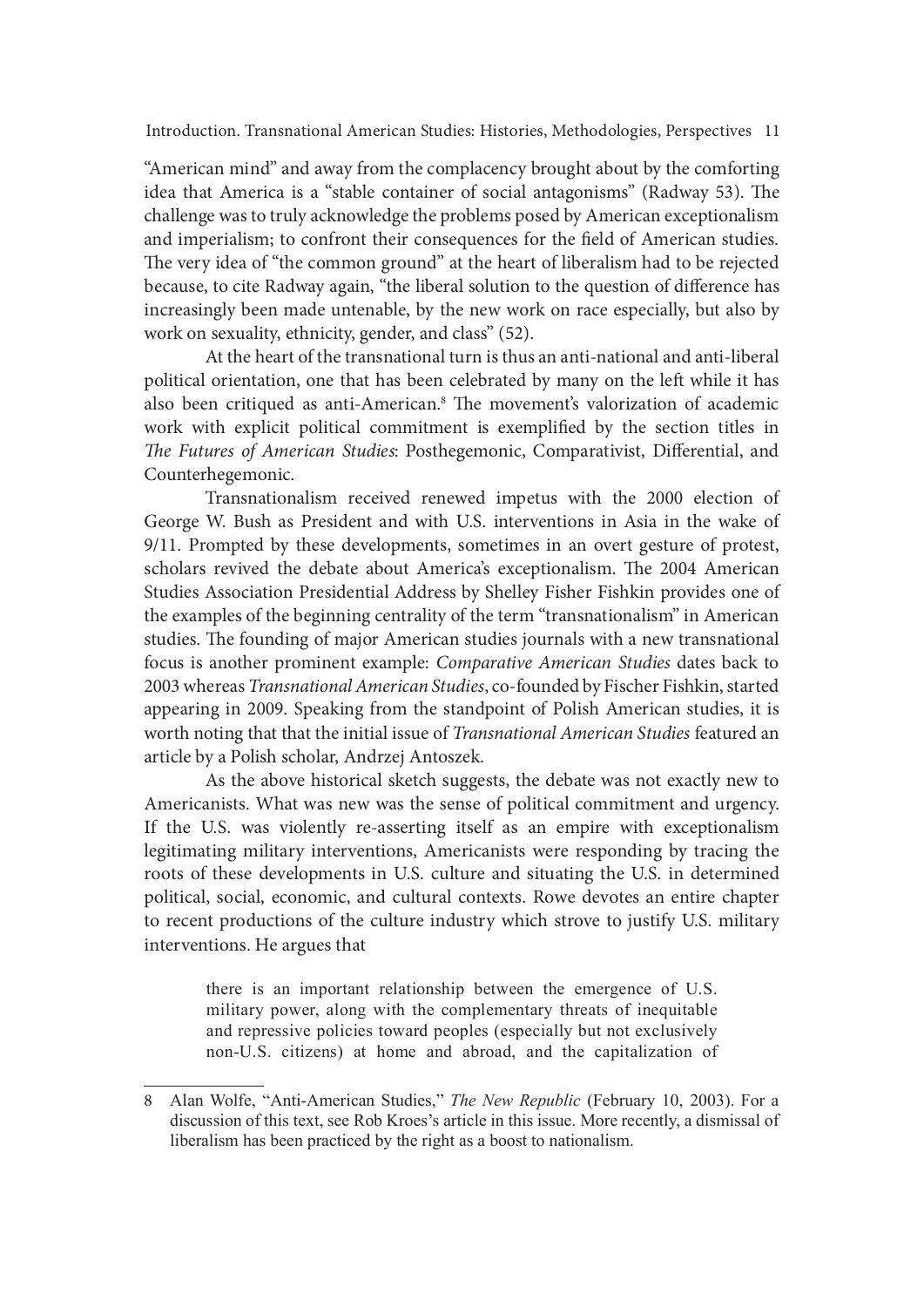#### 12 **Agnieszka Graff, Tomasz Basiuk, Karolina Krasuska**

Agnieszka Graff, Tomasz Basiuk, Karolina Krasuska<br>
"cultural exports" ranging from Hollywood entertainment and<br>
television programming to digital technologies and their protocols for<br>
communication, work, and social 'netwo television programming to digital technologies and their protocols for communication, work, and social 'networking.' (111-112)

Concluding his analysis, Rowe articulates an explicitly political aim for "new" American studies:

Agnieszka Graff, Tomasz Basiuk, Karolina Krasuska<br>
"cultural exports" ranging from Hollywood entertainment and<br>
television programming to digital technologies and their protocols for<br>
communication, work, and social "netwo been made, to count the 'local' as well as the 'global,' and to develop Agnieszka Graff, Tomasz Basiuk, Karolina Krasuska<br>
"cultural exports" ranging from Hollywood entertainment and<br>
television programming to digital technologies and their protocols for<br>
communication, work, and social 'netwo inevitable conflicts of such histories. Without such critical knowledge, there is likely to be unending terror from all sides in a new era of global warfare only one stage of which is being enacted in the U.S. invasion of Iraq and its ongoing war in Afghanistan. (130)

Writing in 2012 Rowe may not be entirely representative in his sense of urgency or in his prophesy of "unending terror from all sides." For the most part, Barrack Obama's presidency provoked more positive intellectual responses because of an apparent return to multilateralism. But how do we think of transnational American studies vis-à-vis the vehemence of Donald Trump running against Hillary Clinton? What difference does the Trump presidency make to the debates on American exceptionalism?

In October 2016, just before our conference took place, a commentator for The New York Times, reflecting on the upcoming U.S. elections, expressed his view of how the ongoing campaign had let behind the old cultural wars, replacing them with a new divide, one that is already familiar in Europe but less so in America: "This election is a hint of one way things could turn next: a new split between the beneficiaries of multicultural globalism and the working-class ethno-nationalists who feel left behind, both economically and culturally. It wouldn't divide the country as much by region and religion, but more along the lines of urbanization and education" (Cohn). We are presented here with an idea which in 2016 was still scrambling for the best terms in which to express itself, i.e., the question of economic versus cultural factors' impact on the election. Were the disillusioned voters indeed working-class, or were they perhaps also former members of the middle class? Is an "ethno-nationalist" code for a white supremacist, or does it mean something else, an isolationist perhaps? What are the structures of feeling of those who felt left behind? How exactly do urbanization and education match up, if they do? And what about the hoary term "multicultural globalism," whose alleged beneficiaries are being opposed to "working-class ethno-nationalists"? Such questions are at the heart of Arlie Hochschild's enormously influential study Strangers in Their Own Land (2016). Her ethnography explores the structures of feeling behind the rise of right-wing populism, white angst, and white resentment that would lead Trump into the White House. A remarkable effort to understand what has happened to America, the book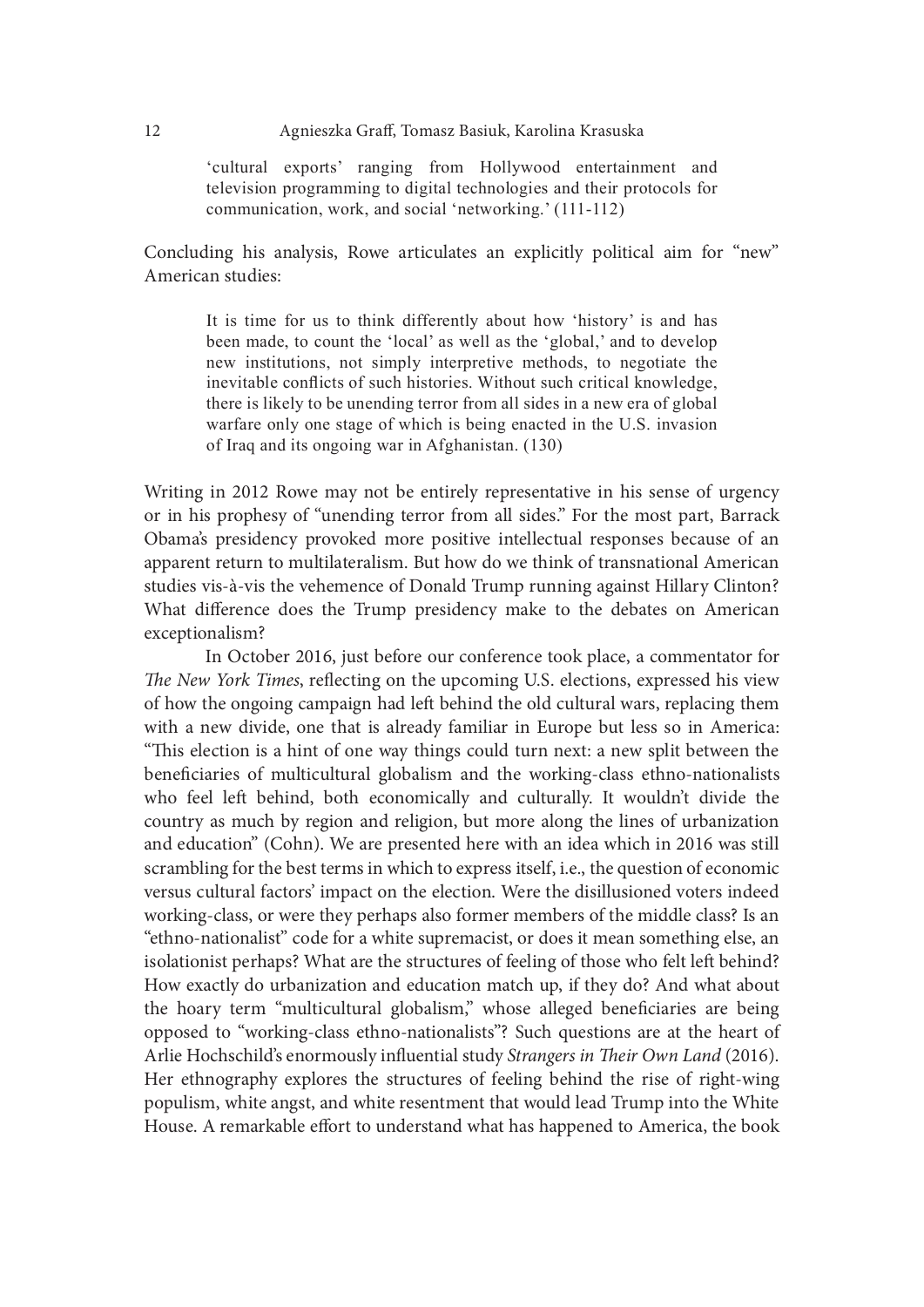was an immediate bestseller and remained one for months. But given Hochschild's determination to search for a coherent explanation of what had happened, is the book in tune with recent developments in American studies that have resisted any presumption of national coherence? Or should we perhaps be asking whether American studies, as defined by the "transnational turn" of the mid-1990s, with its vehement rejection of liberalism, remains an adequate response to the crisis of liberalism experienced (not only) by America today?

#### European Perspectives on the Transnational Turn

European Americanists had, of course, participated in all the shits and transitions that preceded the transnational turn, contributing theoretically informed and innovative scholarship. The new development meant that our position as Europeans became significant because we were affording an outside perspective. The transnational turn brought the question of location into the center. The project of escaping "the tenacious grasp of American exceptionalism," as Kaplan put it in the title of a 2004 essay, implied a serious invitation for outsiders, a call for comparative perspectives.

The new framework appeared promising. It invited discussions of American influences on European unification. It placed the current immigrant crisis against the backdrop of American history, political system, and the way the U.S. has integrated some of its constituent minorities. Conversely, the U.S. was to be regarded not as unique but as occupying a determined place in the global economy and in the international system. Transnationalism also implied a re-assessment of critical readings of America by outsiders—a long-standing tradition that includes Alexis de Tocqueville and a multitude of others, Henryk Sienkiewicz and Bernard-Henri Lévy among them. Europeans might have things to say just as did American expatriates, such as Henry James, Gertrude Stein, Henry Miller, and James Baldwin, and as did those Americans whose perspective was in{uenced by their travels abroad, such as Herman Melville and Mark Twain. Indigenous dissenters have offered and inspired a range of critical insights that might lend themselves to comparative readings and to being discussed from the vantage point of transnational American studies.

Such an invitation was in fact extended. Among the several suggestions for a new name for the American Studies Association offered by Radway two decades ago was "International Association for the Study of the United States." This name, she suggested, would "acknowledge the fact that analysis of the United States and its history, people and cultures is not carried out solely within the borders of this country" (61). Yet, as Radway goes on to admit, "the work of international scholars is still often cordoned off in special international panels rather than integrated with panels that feature United States-based scholars" (61). This, we are sad to say, has not changed all that much since then (and neither, by the way, has ASA's name). Moreover, few U.S. based scholars grace American studies conferences outside the U.S. with their presence. Though this may not be a matter of choice or bias, but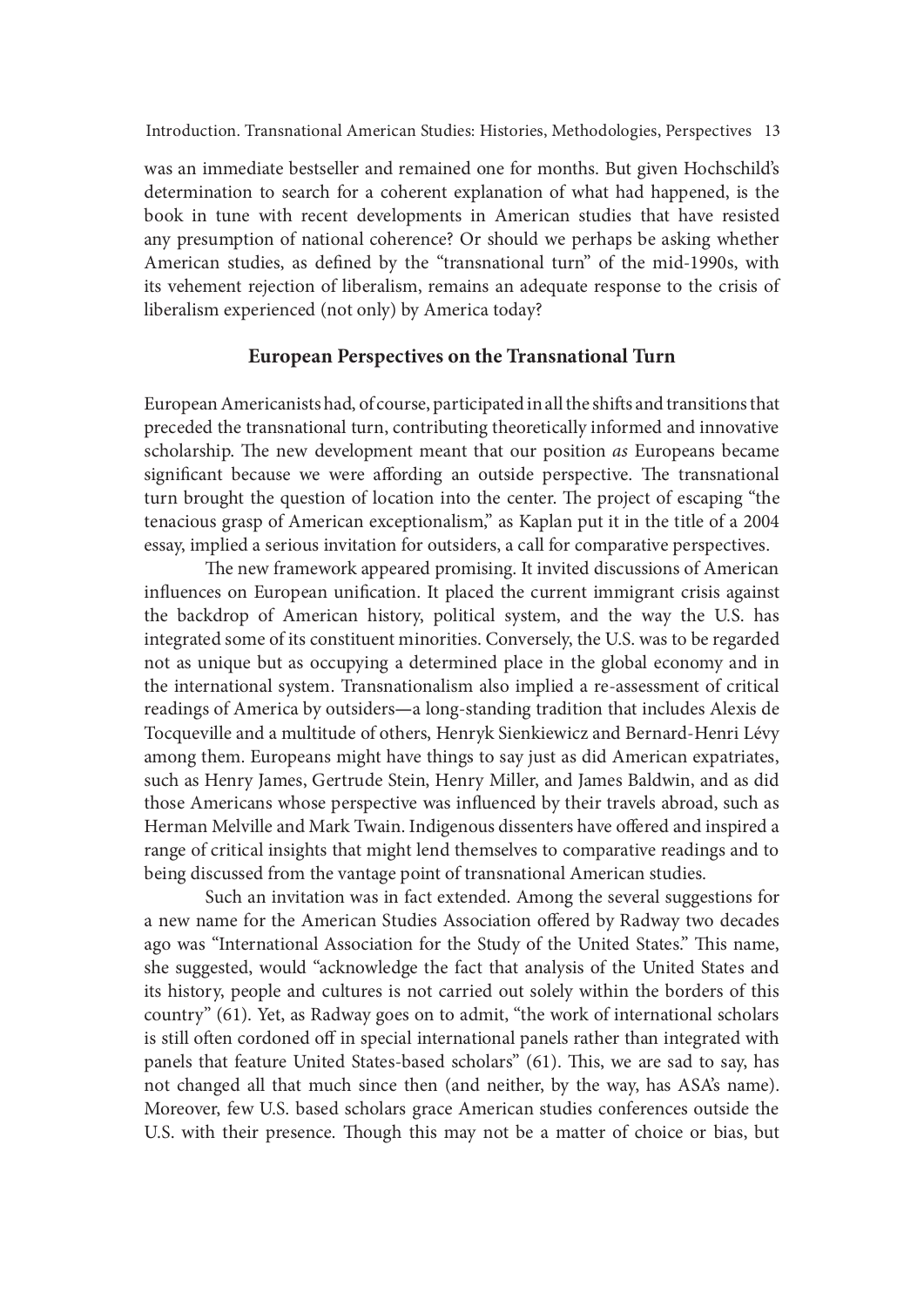rather of funding and the distribution of prestige, the fact remains that "transnational American studies" may be anti-national in theory but remains a U.S.-based pursuit.

The transnational turn is thus not a happy ending to a turbulent story; rather, it is itself a phenomenon at the intersection of politics and academia, one that needs to be contextualized and historicized. The transnational approach means placing the U.S. squarely in the global context rather than beginning with the premise of its special role, but European scholars have been somewhat skeptical about the U.S. relinquishing its central position in the seeming gesture of self-divestiture. Some have suggested that the 'transnational turn' is, paradoxically, a remarkably American phenomenon, one provoked by and implicated in political debates and developments of the last two decades. For instance, Winfried Fluck asks about the uses of the transnational perspective and notes its necessary, however critical, co-dependence with the national: Agnieszka ciran, iomasz Basiuk, Karolina Krasuska<br>
In studies" may be anti-national in theory but remains a U.S.-based pursuit.<br>
In the transmational turn is thus not a happy ending to a turbulent story; rather,<br>
fa phenom

The transnational can... not be separated from the national from which both remain interdependent. Seen from this perspective, transnational American studies, despite their own programmatic claims to go beyond the American nation-state, also imply theories for and about 'America.' (366-367)

Also, writing in 2011, Fluck already advocates for examining the diverse uses of the transnational perspective that "can hide very different agendas" (366) instead of only celebrating its potential. His article testifies to the maturity of the field that can be re-categorized in its vastness and diversity, and appreciated, but at the same time critically assessed.

Also other prominent Western European Americanists, including Heinz Ickstadt and Rob Kroes, have been skeptical, sometimes even ironic, of the New Americanists' mission to abolish coherence, which they refer to as "a form of ideological (and methodological) exorcism… [designed] to drive out the bad spirits of nationalism, to get out of the national frame, which, in a sense, is the very frame in which American studies developed" (Ickstadt interview, 21). Kroes makes a similar point in the present volume: "adherents of the New American Studies set upon the 'de-construction' of their own academic field with a vengeance. At times their efforts showed a vehemence as if the issue was a matter of exorcism, of driving out all the evil connotations of the word 'America,' in an act of linguistic voluntarism, as if changing the language one used would change the world."

Interviewed in 2006, Ickstadt was hopeful about what he called the ongoing internationalization of American studies, wherein scholars from Europe, Asia, and Latin America were finally being invited into a dialogue with U.S. Americanists on equal terms "and not merely [as] imitators, followers from the Americanist provinces or diasporas" (21). Over a decade later, we might ask whether a true internationalization has taken place. From the standpoint of the Polish academy,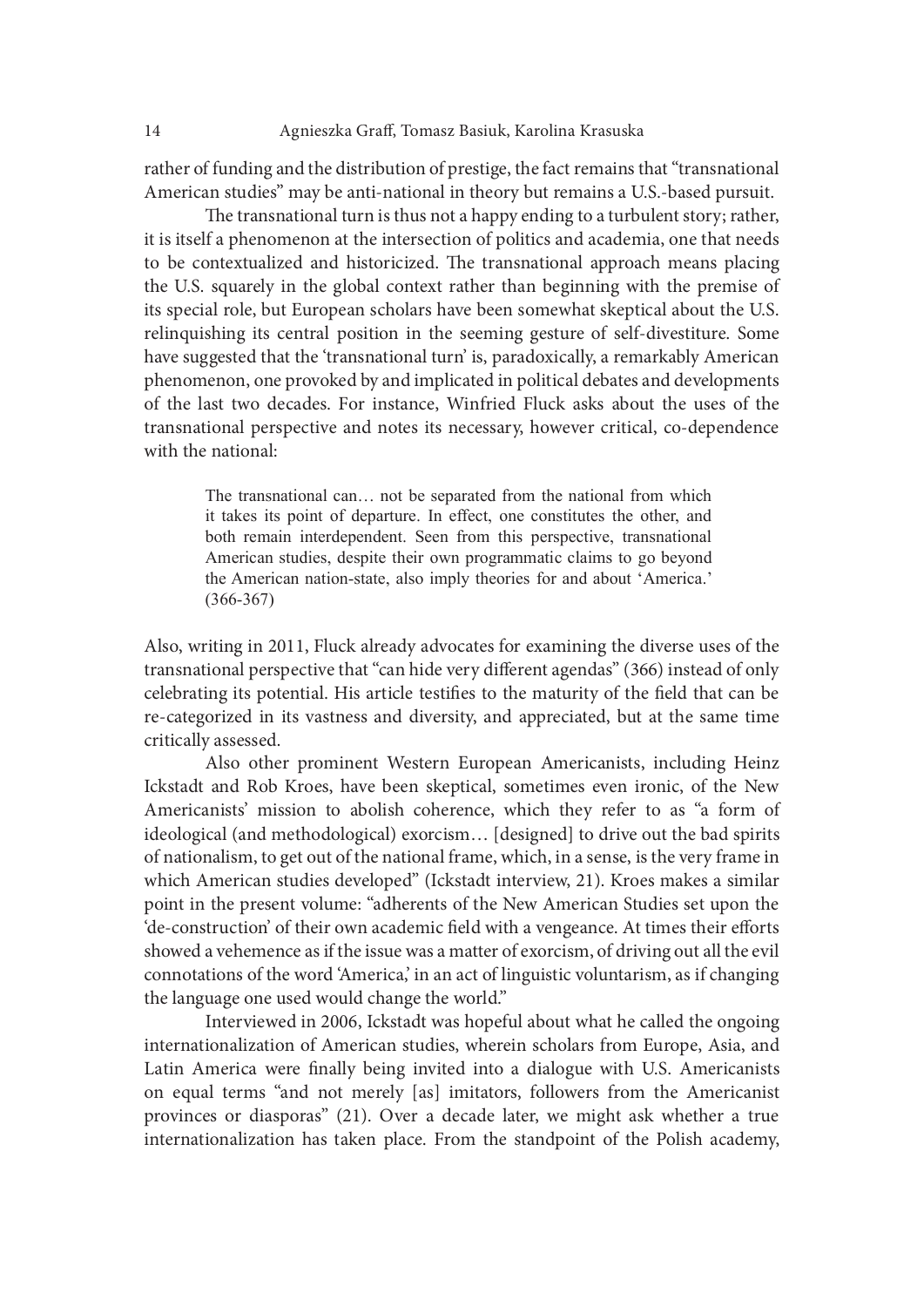two aspects of the transnational turn seem problematic: its interdisciplinarity and its political engagement. Most Americanists attending the annual conferences of the Polish Association for American Studies come from English departments and are literary scholars, some of whom have ventured into film studies or cultural studies. Efforts to attract social scientists—sociologists, anthropologists, political scientists—have been only moderately successful, even though three American studies departments (at the University of Warsaw, the Jagiellonian University, and the University of Łódź) include social scientists among their permanent faculty and offer social science curricula. Nonetheless, the sheer numerical prevalence of literary scholars determines the field's character as predominantly literary, prompting the few social scientists working on the U.S. to attend conferences in their respective fields rather than the specifically Americanist gatherings. An annual graduate conference on U.S. history takes place outside the framework of the PAAS, for example.

Little emphasis has been placed on extending the field beyond the study of the U.S., and almost no bilingual or multilingual programs exist. Most American studies curricula are offered in English or in Polish (or a combination of both), typically leaving out Spanish and the other languages of North America and of Latin America. Canadian studies is a notable exception, although the curricula are usually minimal and rarely include both anglo- and francophone courses. The Jagiellonian in Cracow has recently begun to offer a hemispheric American studies curriculum at the BA level that is taught in Polish, and the University of Warsaw will soon implement a hemispheric curriculum at the MA level, taught in English and Spanish. These are the most notable harbingers of a transnational approach to American studies, however differently conceived from the transnational turn that remains focused primarily on the U.S.

As for political engagements, the debates and silences engaging West European Americanists may have been motivated in part by anti-American sentiment prompted by George W. Bush and by American anti-Europeanism. The position of Eastern European Americanists has been different for obvious historical reasons. At the risk of oversimplification, a generational split may be observed. A number of scholars remain attached to the literary paradigm of American studies because they are highly skeptical of the politicization of academia. Formal literary readings, even if combined with a historicizing approach, are well enough entrenched to offer the kind of intellectual autonomy that has been invaluable in the face of Cold War era ideology and that may still be important today. Moreover, these scholars are oten skeptical of what Rob Kroes in his article in this volume critically describes as 'linguistic volunteerism': the conviction that calling things by new names can significantly change the distribution of power, or even of knowledge. By contrast, a number of mid-career scholars and many younger ones are pursuing critical race studies, feminism, queer studies, and so on. They are actively participating in the new American studies paradigms of which transnationalism is a facet. Their intellectual preferences—as well as, to a growing degree, their education—predispose them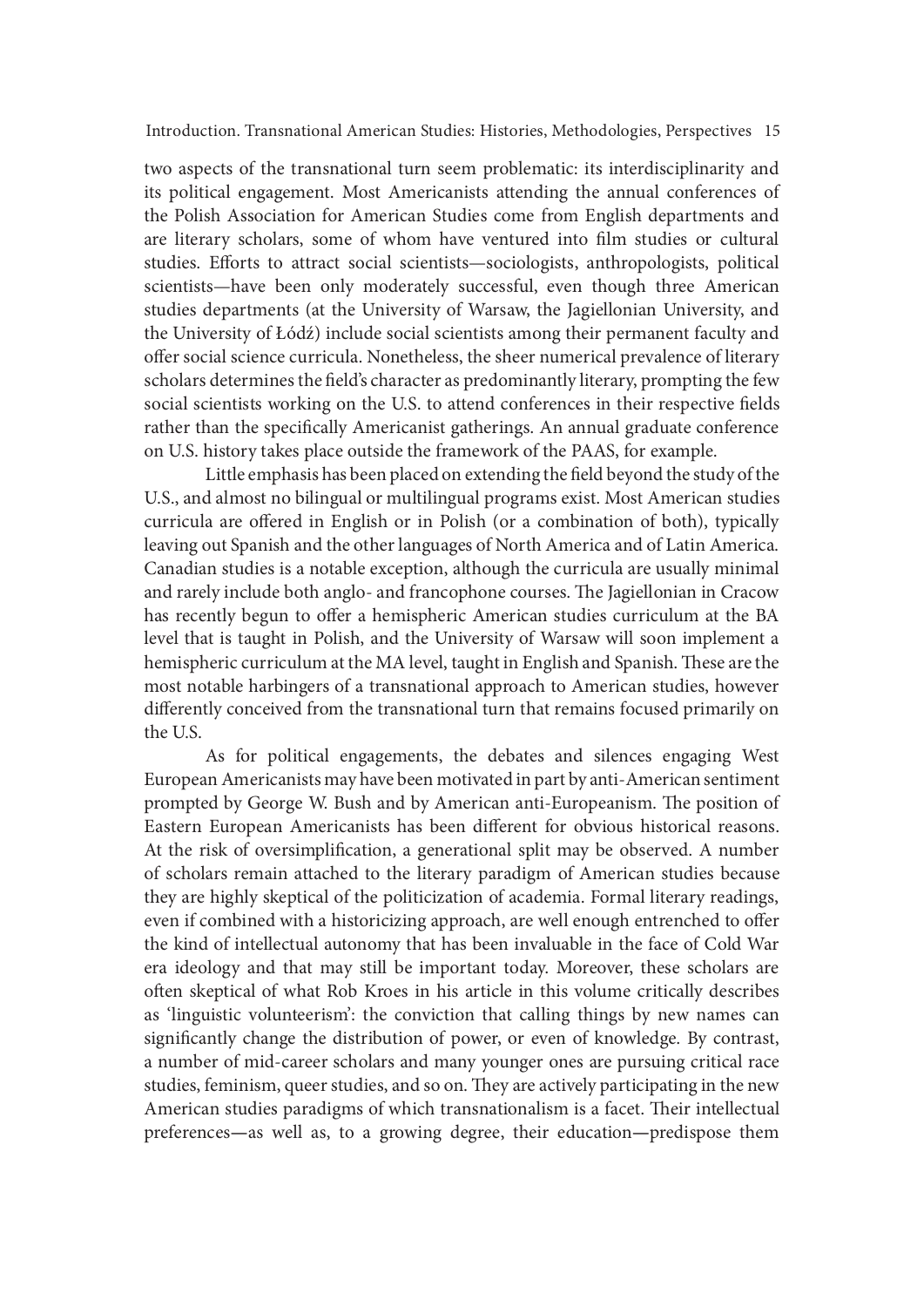to these pursuits, making it almost unthinkable that an Americanist earning her doctorate in Poland today might opt for a formal reading of cultural texts without engaging some political angle. Recent publications show the engagement of American studies scholars working in Poland with various iterations of the transnational approach (cf. e.g. Ferens; Desmond and Dominguez).

The above distinction is approximate at best, but it gets at the point of the debate. To illustrate the kind of discrepancy at work here, let us recall an anecdote, related by Marek Wilczyński in his contribution to the Politics of American Studies issue of The Americanist (2006): "When at the... EAAS conference in Nicosia, Cyprus, Donald Pease made a reference to Stalin as a precursor of today's critique of American exceptionalism, an elder colleague of mine, who was sitting in the audience behind me, whispered right into my ear, 'He is insulting us.' Indeed he was, no matter if totally unaware of the problem" (50). This exchange indicates that historical determinations cannot be simply ignored or escaped. Moreover, the recent turn to illiberalism in Poland and elsewhere suggests that one would only ignore them at one's peril.

The five articles in this thematic section mirror these various modes and points of evolution of the transnational perspective on American studies sketched above. They include more theoretically-oriented contributions directly resonating with the issues raised in this introduction; such is the case with Rob Kroes's and Tadeusz Rachwał's articles. The remaining articles—by Piotr Skurowski, Grzegorz Welizarowicz, and Florian Zappe—provide case studies of various iterations of the transnational. Together they are an illuminating illustration of how the way we think and write is inevitably affected both by geographical location and institutional and disciplinary contexts.

\*\*\*

Rob Kroes's contribution "Transnational American Studies: Exceptionalism Revisited," with which this section begins, is a critical appreciation of the field of transnational American studies. Kroes's argument proceeds in three steps: he traces the contemporary use of "American exceptionalism" first in political discourse (notably its critical usage by Barack Obama), and, second, in American studies since the 1990s. By engaging these two spheres, Kroes is able to showcase the political engagement inherent in self-understanding of American studies in the U.S. and a considerable part of (Western) Europe. Also, focusing on scholarly criticism on American exceptionalism, Kroes provides a narrative of the recent development of transnational American studies that is complementary to that present in this introduction. However, he also directly points to the aporias present in this approach that he terms "linguistic voluntarism"; thus he self-reflexively interrogates the limits of political agency of discursive procedures. In the third step, Kroes—drawing on his own recent work—projects a vision of "methodological transnationalism" or "mental intertextuality." Kroes alludes here to phenomenology talking about "forms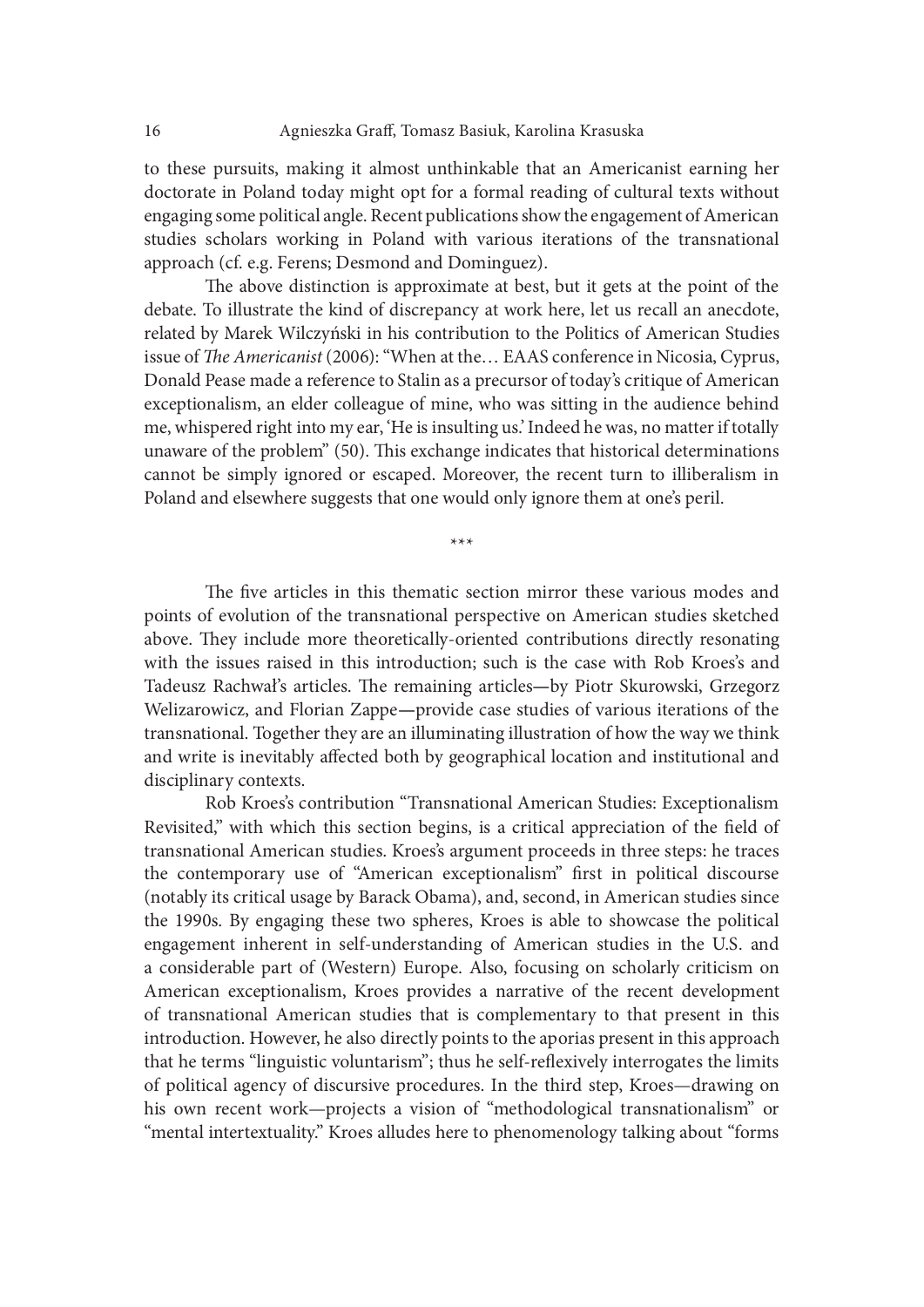of transnationalism inherent to the workings of the human mind" in which various linguistic and visual texts are juxtaposed beyond the constraints of a national exceptionalist imaginary.

The essay by Tadeusz Rachwał "Where East Meets West: On Some Locations of America" is an interesting effort that implicitly brings together the two styles of thinking about American studies characteristic for American and, to some extent, Western European on the one hand and post-socialist East-European academia on the other (as we suggest above, in Poland, it is also a matter of generational differences). Rachwał engages in an exploration of the metaphoric (aesthetic) forms of discourse about territorial expansion, examining the aesthetic dimension of political imagination. Rachwał's position is close to Kroes's critique of linguistic volunteerism, but they are also different in that they address different academic audiences. Rachwał remains focused on aesthetics because he is writing in an academic context in which the field is defined as that of aesthetic, rather than overtly political, analysis. In other words, while Kroes is speaking to Americanists who have accepted the politicization of their field as inevitable and necessary, and who want to address political issues directly, Rachwał functions in an academic environment which traditionally shuns political engagement, regarding them as ideological and reductionist. The ethos of the humanities in post-socialist Eastern Europe involves a careful avoidance of instrumentalization of culture for historical reasons. The academic field perceives itself as a guardian of transhistorical values against the violence of politics. Rachwał's essay may be read as an effort to break through this paradigm but in a way that respects the discursive protocols of the field in the region.

The third article in this sequence—Piotr Skurowski's "Looking Back, 2018-1916: The Cosmopolitan Idea in Randolph Bourne's 'Transnational America" revisits Bourne's titular essay, which features also in the conclusion of Rachwał's contribution. Skurowski performs what we could call an empathic reading of Bourne's essay, trying to disentangle how his original contribution reads in the context of the times which he, referring to Mitchell Cohen, puts into to rubric of "rooted cosmopolitanism." Significantly, Skurowski puts Bourne in dialogue with his contemporaries, namely Horace Kallen, but also with W.E.B. Du Bois. Hence, Bourne emerges as a highly ambivalent figure that can be read as a "forerunner" of today's "transnationalism," but whose texts also showcase a decisive class, gender, and racial bias.

Grzegorz Welizarowicz's "Feel Like a Gringo: Transnational Consciousness in Los Angeles Punk Rock songs," may be read as a variation on the theme of rooted cosmopolitanism, but engages a very different type of cultural texts. Analyzing a regional assemblage of punk rock songs written and performed by local bands, including Chicano/a artists, Welizarowicz speaks to American studies in the tradition of (British) cultural studies focusing, among others, on subcultures. Yet, the brand of transnationalism employed in this article is not about the transatlantic connection to British punk rock, as the author makes explicitly clear, but rather is located in the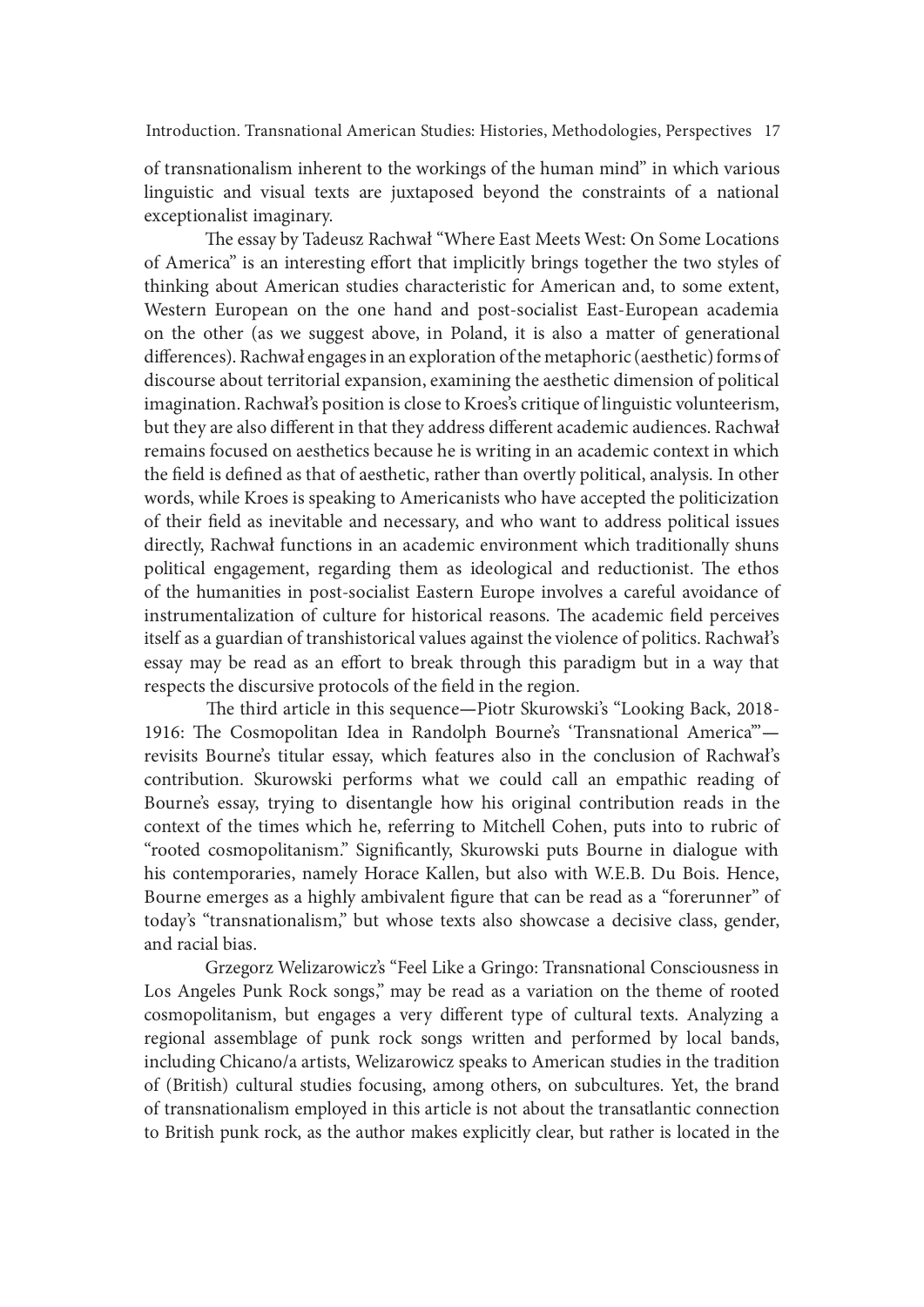very material analyzed. He argues that the borderlands help to produce "a radical transcultural sensibility" that found its vehicle in punk rock, both in its diasporically transnational guise and as a transnational political self-critique of the white mainstream.

In his contribution titled "The Other Exceptionalism: A Transnational Perspective on Atheism in America," Florian Zappe returns to some of the theoretical considerations of "transnationalism" that are at the heart of Rob Kroes's contribution while looking at the position of religion and the tradition of disbelief in the U.S. Relying on Robert Bellah's concept of "American civil religion" and viewing religion in terms of cultural imaginary (Castoriadis), Zappe analyzes the distinct version of atheism that developed in America. He reads the soft or negative atheism embodied by the writings by Thomas Paine and Thomas Jefferson, and then examines hard or positive atheism, here linked with immigrant social reformers, such as Ernestine Rose and Emma Goldman. It is thus a transnational lens that allows Zappe to complicate claims about the exceptional status of religious belief in the U.S.

"For an outside observer, the most surprising thing about current transnational American studies in the United States is that they hardly focus on such transnational reconfigurations of power"(380), concludes Winfried Fluck in 2011, suggesting that despite the assumed politicization of the field, it nevertheless falls short of the expectations of its transnational political interventions. As we see from the various articles collected here, despite the global networking of scholars, the horizon of expectation of the scholarly work in American studies in various parts of the globe and various parts of Europe may still be quite different—also depending on their very positioning within the transnational flows of power.

#### Works Cited

- Antoszek, Andrzej. "'The Higher the Satellite, the Lower the Culture?' African American Studies in East-Central and Southeastern Europe: The Case of Poland." Journal of Transnational American Studies 1.1 (2009). Web. 15 Mar. 2018. https://escholarship.org/uc/item/05g6928h
- Burgett, Bruce, and Glenn Hendler. Keywords for American Cultural Studies. New York: NYU Press, 2006. Print.
- Cohn, Nate. "The New Blue and Red: An Educational Split Is Replacing the Culture War", The New York Times, 20 Oct. 2016. Web. 14 Feb. 2018. http:// www.nytimes.com/2016/10/20/upshot/the-new-blue-and-red-educationalsplit-is-replacing-the-culturewar.html?hp&action=click&pgtype=Homepag e&clickSource=story-heading&module=first-column-region&region=topnews&WT.nav=top-news
- Baym, Nina. "Melodramas of Beset Manhood: How Theories of American Literature Exclude Women." The New Feminist Criticism: Essays on Women, Literature, Theory. Ed. Elaine Showalter. New York: Pantheon, 1985. Print.

Denning, Michael. "The Special American Conditions': Marxism and American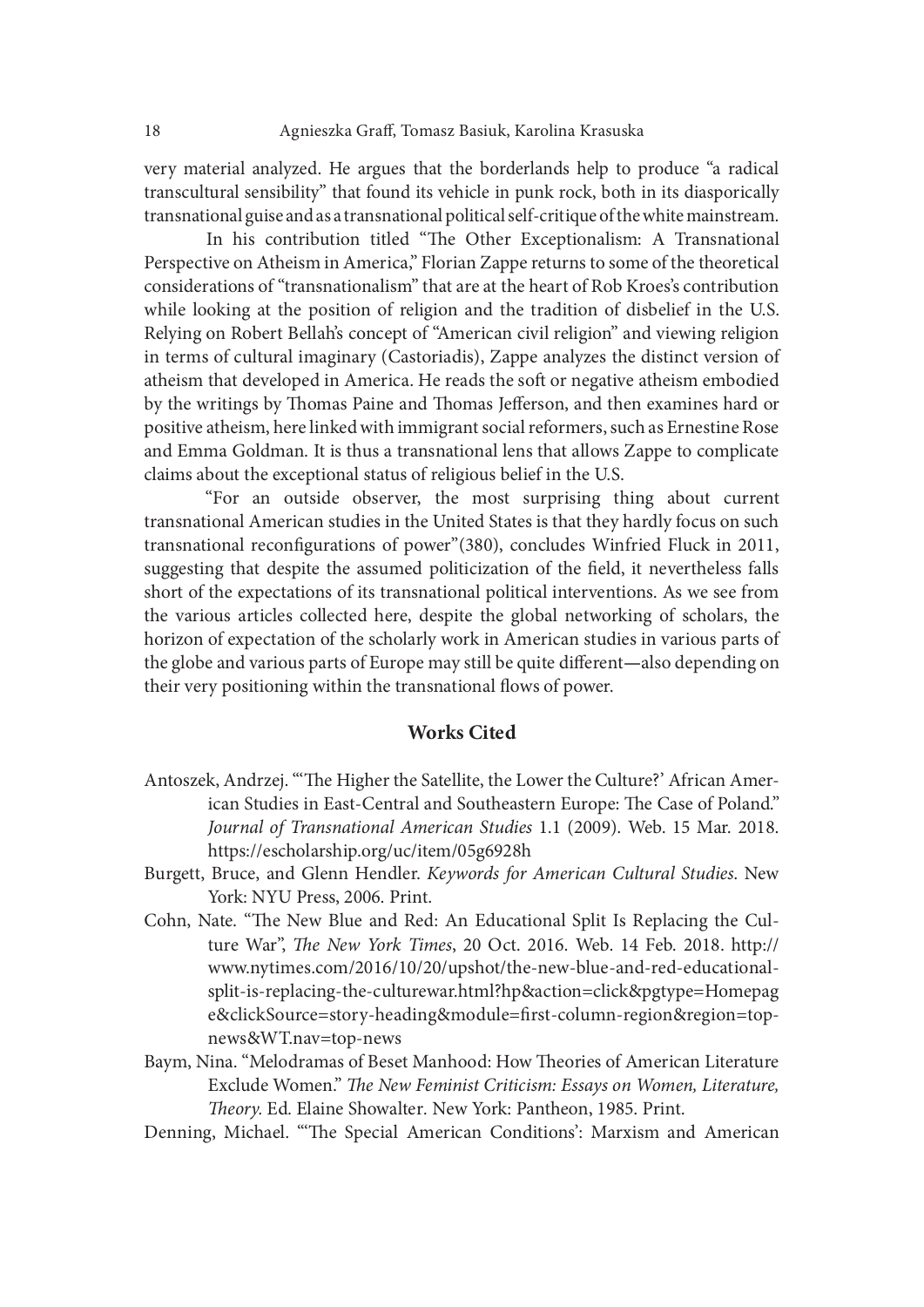- Studies." American Quarterly 38 (1986): 356-380. Print. —. "Culture and the Crisis: xe Political and Intellectual Origins of Cultural Ed. Cary Nelson and Dilip Parameshwar Gaonkar. New York and London: Routledge, 1996. 265-286. Print.
- Budd, Mike, Robert M. Entman, and Clay Steinman. "The Affirmative Character of U.S. Cultural Studies." Critical Studies in Mass Communication 7 (1990): 169- 184. Print.
- Desmond, Jane C., and Virginia R. Dominguez. Global Perspectives on the United States. Champaign, IL., University of Illinois Press, 2017. Print.
- Ferens, Dominika. Ways of Knowing Small Places: Intersections of American Literature and Ethnography since the 1960s. Wrocław: Wydawnictwo Uniwersytetu Wroclawskiego, 2010. Print.
- Fischer Fishkin, Shelley. "Crossroads of Cultures: The Transnational Turn in American Studies—Presidential Address to the American Studies Association, November 12, 2004." American Quarterly 57.1 (2005): 17-57. Print.
- Fluck, Winfried. "A New Beginning?: Transnationalisms." New Literary History 42.3 (2011): 365-384. Print.
- Gilroy, Paul. The Black Atlantic: Modernity and Double Consciousness. Cambridge: Harvard University Press, 1993. Print.
- Grossberg, Lawrence. "The Formation(s) of Cultural Studies: An American in Birmingham." Bringing It All Back Home: Essays in Cultural Studies. Durham and London: Duke, 1997. 195-234. Print.
- Hochschild, Arlie. Strangers in Their Own Land: Anger and Mourning on the American Right. New York: The New Press, 2016. Print.
- Kaplan, Amy. ""Left Alone with America': The Absence of Empire in the Study of American Culture." Cultures of United States Imperialism. Ed. Amy Kaplan
- and Donald Pease. Durham, NC: Duke University Press, 1993. 3-21. Print.<br>
——. The Anarchy of Empire in the Making of U.S. Culture. Cambridge: Harvard UP, 2002. Print.
- <sup>200</sup>2. Enactionalism: A Response to Djelal Exceptionalism: A Response to Djelal Kadir, 'Defending America Against Its Devotees.'" Comparative American Studies 2 (2004): 153-159. Web. 15 Mar. 2018.
- Kolodny, Annette. The Lay of the Land: Metaphor as Experience in American Life and Letters. Chapel Hill, NC: University of North Carolina Press, 1975. Print.
- Omi, Michael, and Howard Winant. Racial Formation in the United States. New York: Routledge, 1986.
- Parrington, Vernon Louis. 1927. Main Currents in American Thought. Vol. 1: The Colonial Mind, 1620-1800. Foreword by David W. Levy. Norman and London: University of Oklahoma Press, 1987. Print.
- Pease, Donald, and Robyn Wiegman, eds. The Futures of American Studies. Durham: Duke UP, 2002. Print.